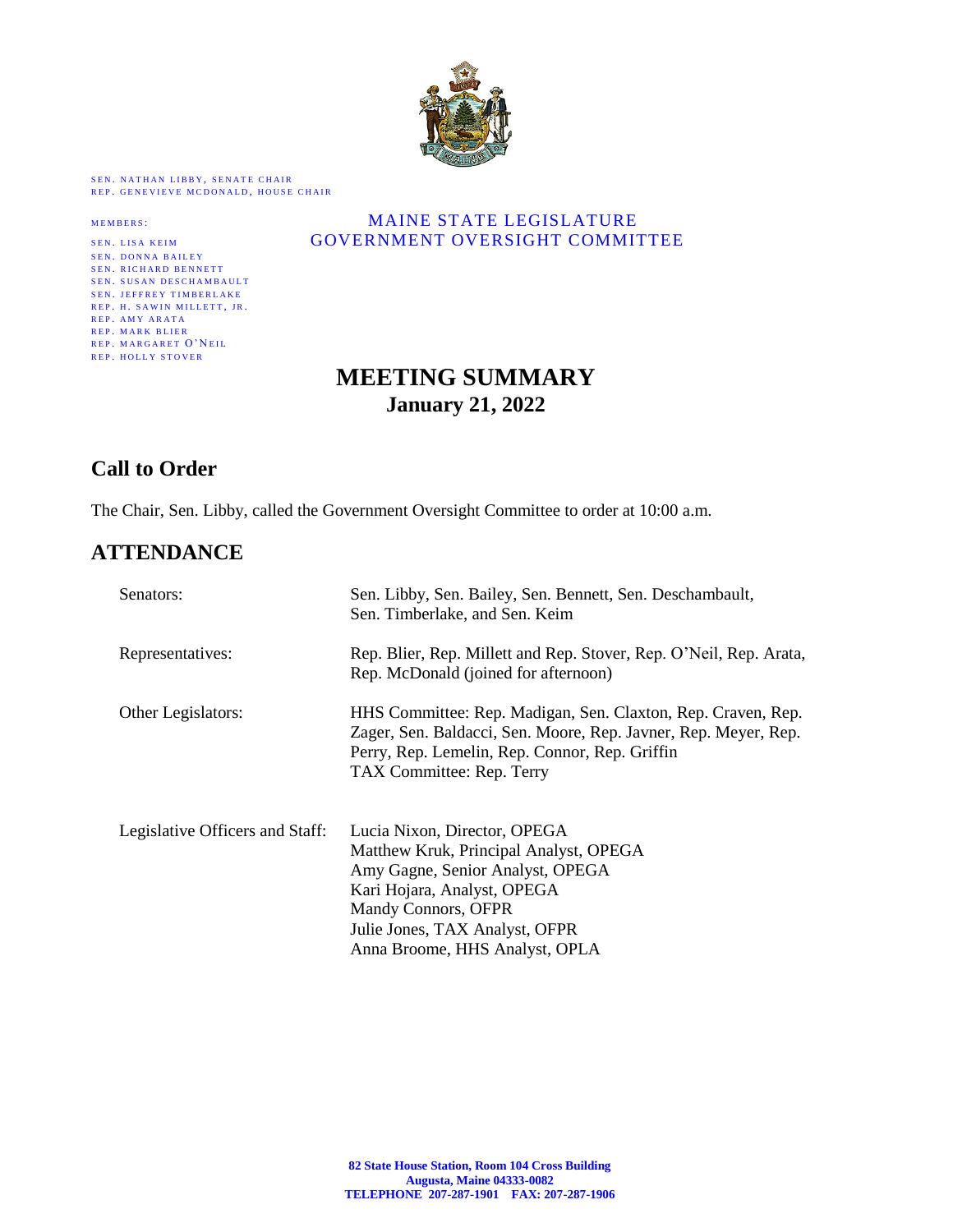### **Introduction of Committee Members**

The members of the Committee introduced themselves. Sen. Libby reminded everyone of the electronic meeting conduct and procedures.

# **Summary of November 11, 2021 GOC Meeting**

The Summary of November 11, 2021 Meeting was accepted as written.

### **New Business**

• **Public Comment Period – OPEGA's Report, Evaluation of Maine's Historic Rehabilitation Tax Credit** (All public comment received is available here: [All Public Comment on HRTC Report](https://legislature.maine.gov/doc/7916) )

The following individuals provided verbal testimony at the meeting: Tara Kelly (see pg 7 of "All Public Comment" document) Elizabeth Frazier (see pg 15 of "All Public Comment" document) John Egan (see pg 13 of "All Public Comment" document)

#### • **Committee Work Session**

Sen. Libby opened the work session. He noted that this report is unique in tax expenditure review, that it is not often that the committee receives a report from OPEGA, that says that a tax break is meeting nearly all of the public policy goals so there is not a lot to do in terms of program tweaks but there are some recommendations that might be worth consideration for the Taxation Committee.

- Sen. Keim stated that she concurred with what Senator Libby had said stated (above), that many reports don't come to the GOC saying a tax expenditure is working the way it is supposed to and there is isn't a lot to discuss on this report and it was good to hear.
- **Motion:** The Government Oversight Committee moved to endorse OPEGA's Historic Rehabilitation Tax Credit Report. **(**Moved by Rep. Arata, second by Sen. Deschambault, motion passed by unanimous vote 11-0, 1 member absent**)**

#### • **Tax Expenditure Review Working Group (TERWG) Report – Presentation by Director Nixon**

(Report can be found here: [TERWG Report \)](https://legislature.maine.gov/doc/7920)

Director Nixon provided an overview of the TERWG report and recommendations.

Sen. Libby summed up the presentation into 3 key points. Number one is solving the issue of OPEGA not having any data to analyze. It has been seen several times in reports, where once they start digging into what's available, they realize key data sets are missing, so creating a process to correct that is one of the major findings of this report. Number two is about creating a new process that would allow lawmakers who are evaluating a brand-new tax credit or a dramatic change to an existing tax credit, creating a new process for OPEGA to jump in and do some quick analysis work that may provide additional value to lawmakers in evaluating new or existing credits while we're in session because as members know, some of these full reports do take six to 12 months. The idea with the new process is maybe some information can be delivered in, in you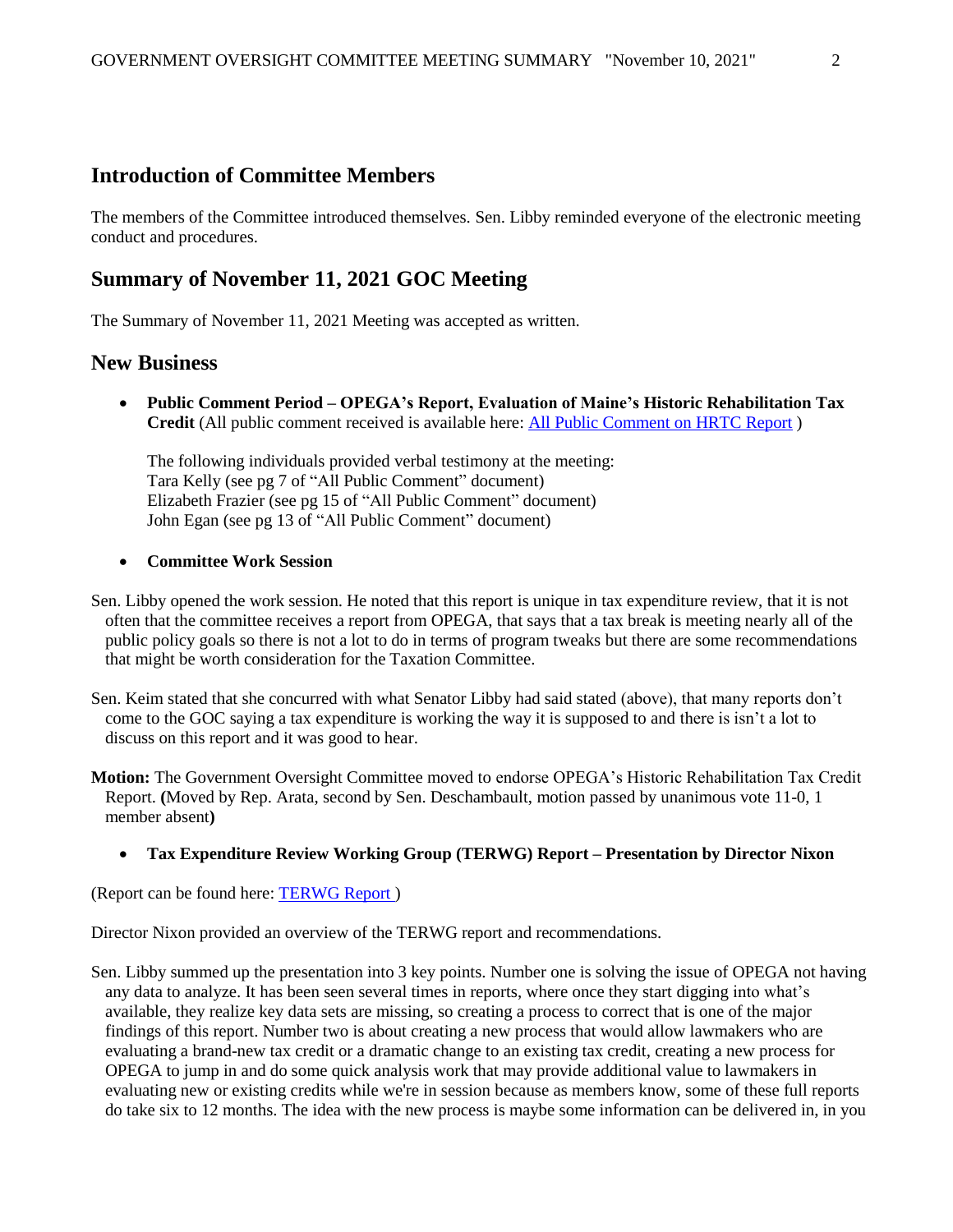know 30, 60, 90 days. The third piece is trying to make those projects less burdensome for the administrative agencies, shifting assignments around a little bit, but also finding that we need a little bit of additional staff support at OPEGA to accomplish the work that, ultimately, we want to be useful to policy makers. Sen Libby asked Rep Terry if she had any remarks.

- Rep. Terry stated that the only major important point for her, is making sure that all of the tax expenditures that are up for review have within those statutes the data collection so that the reports can be done optimally as opposed to it being a scramble to find information. She hopes the GOC will accept the report and the Taxation committee will as well, so we can solve that key issue.
- Sen. Libby commented that the group was bipartisan and the recommendations represented consensus positions and that they worked hard to make that happen.
- Sen. Bennett stated that he served on the task force. He said that this is an example of where the legislature has an opportunity to do things a bit more efficiently and thoughtfully than we've been doing them and we've had some learning over the past few years. He is happy to subscribe to the findings of the report. He wanted to flag one thing that remained an open question: One of the recommendations is for the tax committee to request that OPEGA do up to two studies a year. He wanted clarification as to who was requesting it and who is in the position to deny the request, or amend it, the process around that. He thought that it would be a good idea to be explicit about this allocation resource question.
- Sen. Libby responded the concept is that Tax Committee would request a super-fast research project. The GOC would receive that request and ask OPEGA whether they have the capacity to take it on. The statutory charge of the GOC is to oversee and direct the activities of the OPEGA office, so it seemed like that would be a good way to manage that workflow. There may be times where OPEGA says they have committed all hands-on deck on a project that the GOC directed them to do and that they do not have the time to complete that super-fast tax review that the committee is requesting. That would be the release valve.
- Sen. Timberlake asked that in the request for another position, is it going to be a full-time position? Is it going to be an ongoing position? He wanted to understand How many people do they have in OPEGA now, and is it really required that they need to hire another person for this job.
- Sen. Libby stated that the group envisioned it as one full-time position potentially, but it is also contingent on how much of the other recommendations are accepted by the legislature. If none of the recommendations are accepted, there's no for further discussion needed on an additional staff person. But we did hear comments from national experts on other states staffing structures for doing similar work. The impression we were left with is that our tax evaluation process is very robust, but it is staffed by a very, very small group of staff compared to similarly oriented states to ours. And so, going from, I think, two FTE (Full-Time Equivalent) to three FTE, we would still probably be in the bottom third of states, to give some, some context and some sense of that.
- Rep. Arata stated that she remembered when they voted to create the working group, she was under the impression that it would give them some ideas of how to streamline the process and make it easier, but now they are talking about adding another staff person. She asked how we got to this point? The thought that were overwhelmed by all of the minutiae of the tax expenditure policies and wanted to streamline it and break it down, make it simpler. Now they are talking about more work. She mentioned that it was stated it was a consensus report; she wanted information on the votes and whether there was a minority report and wanted more clarification. Sen. Libby responded that the recommendations on process of data collection and data sharing and report development included several recommendations to streamline that effort, requiring fewer resources hopefully of MRS in that, work along with some of the other reporting agencies. They made recommendations on data input and requiring beneficiaries of tax credits, rather than using old-fashioned paper form for this credit and then needing to log onto a system for that credit, and so on, that instead they would move in a direction of everybody submitting data electronically so for all parties involved it would require less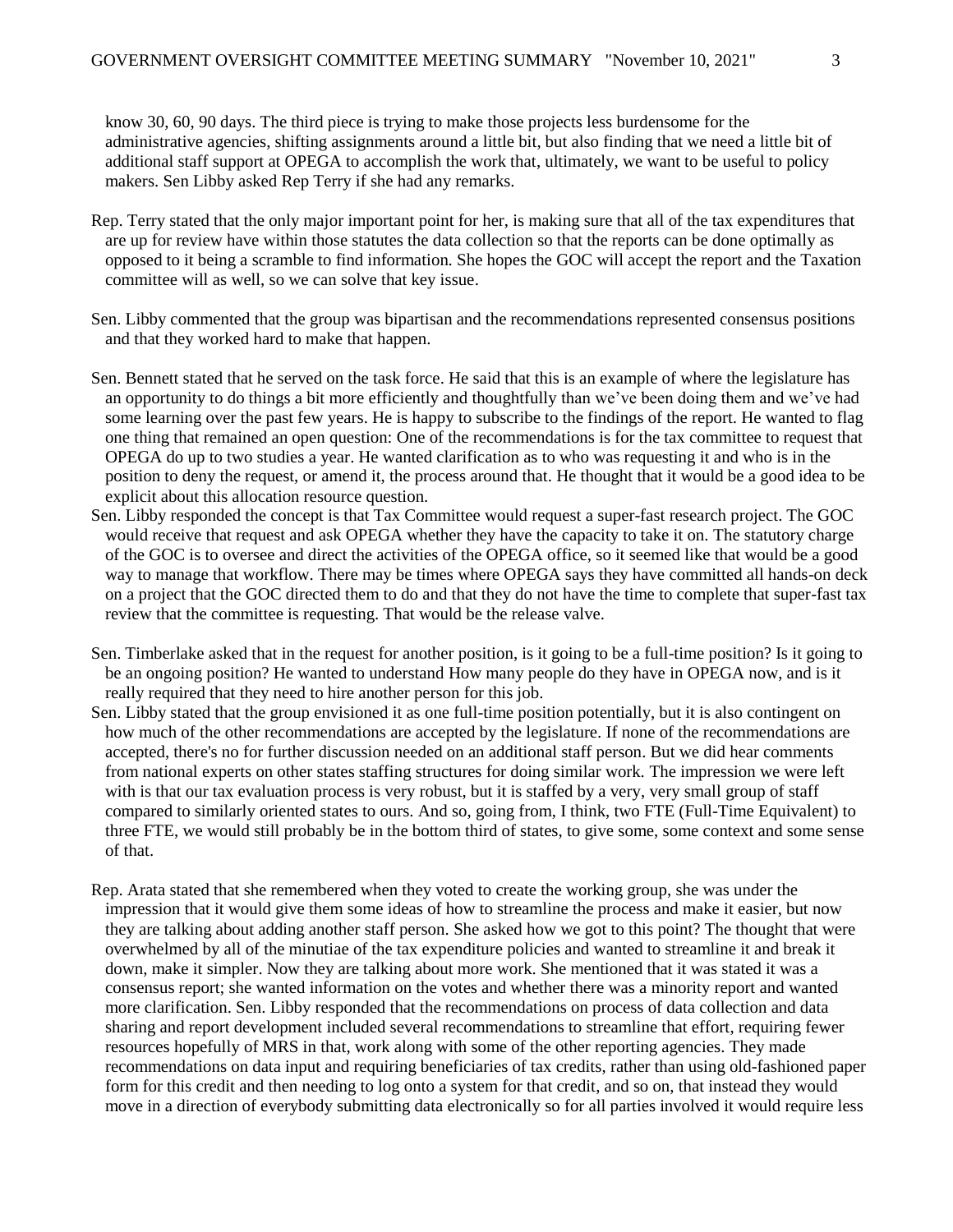resources to pull the data down and work with it. And then a little bit of this More of this work shifting to OPEGA is part of where we landed as well and the timing of when reports are delivered -- when the system was set up with intentions to do everything in six years, and we found five years into the process that, that projection just doesn't line up with the staff that's available, and at the current pace, it's going to take many years to go through everything. So, the consensus position of going from two FTE to three, still being in the bottom third of the states, to his knowledge, that was not a divided position. Recalled 100% unanimous votes (confirmed by Rep. Terry)

Rep. Terry stated that adding an additional person will make the process go quicker because of the other responsibilities OPEGA has. besides tax expenditure reviews, it's all the work that OPEGA does. So, having a person that can focus on getting the work done to collect data ahead of time hopefully in the end will make it so streamlined that it will be a couple of clicks of a button to get data, but it will definitely take something to get there.

Sen. Keim asked for clarification on the acronym FTE.

Sen. Libby clarified that it means Full-Time Equivalent, which is another way of saying a full-time 40-hour week benefit paid position as to contrast that with maybe a part-time consultant or contractor.

Sen. Keim then asked how the staffing compares to other states.

- Sen. Libby indicated that he did not have the data readily available, but that it was provided by the PEW Research Center. He recalls looking at other states, and particularly similarly situated stated in terms of population, rural geography, income level, Maine is not overstaffed in any stretch of the imagination. He would argue that they are understaffed. He stated he could gather that data to share with the committee so they can look at it.
- Sen. Keim asked what the data was looking at, just the staff of OPEGA or the overall staff to the legislature. Sen. Libby responded that it was a survey of states that do non-partisan tax evaluations, and of all the states that conduct that work, how are those offices staffed and what number of staff are assigned to this work. In Maine, it is budgeted for two and sometimes it flexes based on the workload of OPEGA When you look at the states that do this kind of work, he recollected Maine is in the bottom third.
- Sen. Keim asked about the part of the report that mentions OPEGA's role could expand to include completing two limited analysis projects annually to the Taxation Committee and if that is representing some sort of shift that the Tax Committee would them be able to request OPEGA resources, rather than the GOC?
- Sen. Libby responded that yes, part of the additional work that may be places on OPEGA, should the Legislature accept these recommendations is this new concept of a very quick turnaround for a research project that the Taxation committee policymakers may request of OPEGA. There are times, for example, in the last year, for example the Seed capital tax credit, where advocates were saying, this is going to have multiplying factor on Maine investment and is going to support significant job creation and business development, and the Taxation committee was interested in trying to find hard data to support the claims, and OPEGA could have provided that if they had the staffing available to conduct a limited research project and turn it around in 30-60 days. Regarding how you decide what OPEGA works on, the TERWG recommended that tax could make a request of GOC for a limited analysis research project, GOC would tale to OPEGA and GOC would make the decision on whether to authorize OPEGA to conduct that super-fast report or not and there may be times the GOC says no.
- Sen. Keim stated that she just wanted to clarify that they weren't shifting which committee was providing oversight of OPEGA.
- Sen. Timberlake asked if this was something the chair thought they would vote on today, as he would like to dive a little deeper into it and then come back and visit it.
- Sen. Libby stated that no, there was no expectation that they would vote on this, there is no action required.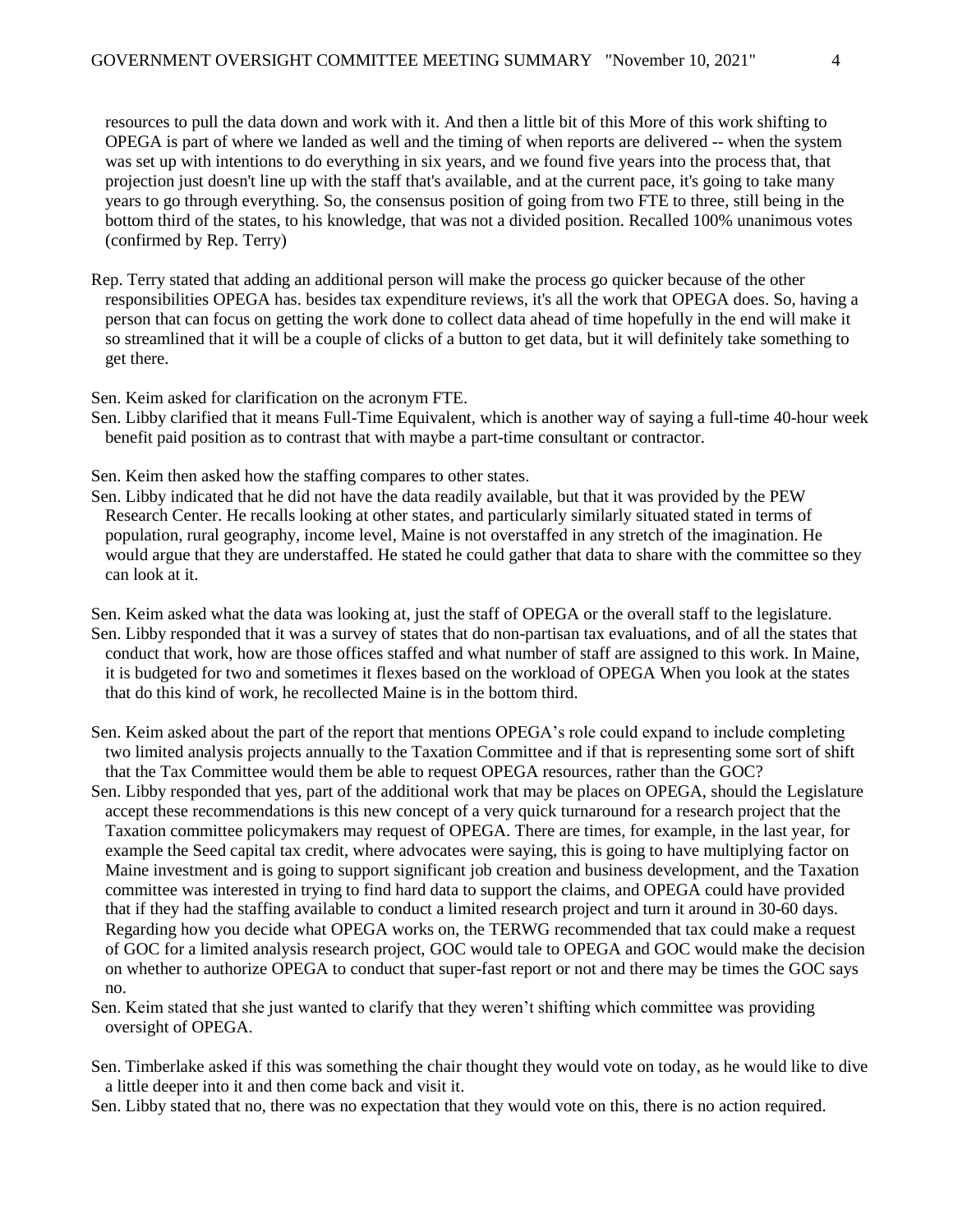- Sen. Bennett stated that he thought there were some legitimate concerns being raised. The fundamental question he had is what kind of oversight is the legislative branch going to provide for programs and decisions made prior, by the legislature, and also for the executive branch activities overall. He noted concerns Legislative has ceded oversight power. The beauty of OPEGA is that it is an investigative resource for the legislature that is governed by a bipartisan committee that is structured that way and the office is nonpartisan. If they are going to invest any resources at all, it goes to the question of what are they actually committing themselves to in terms of oversight. They have to do it right. He would like to see each policy committee spend every January, a month, learning about the agencies and the programs that are overseen by that committee, and then giving the committee a chance to work on improvements through the production of legislation that could do that. He felt that they should maybe have a bigger discussion about what activities they want to do as a Legislature in terms of oversight. OPEGA points in a good direction in that area but there is so much more on a policy committee basis that they should be doing in allocating the precious time they have as part-time legislators to this task and actually doing effective oversight.
- Rep. Millett mentioned that Rep. Arata was correct in remembering the conversation occurring with the full committee before they came up with the concept of a working group, that there were concerns about the workload that the full evaluations were imposing on staff, knowing there are 23 full evaluations scheduled, and they have been doing about two a year. There were also concerns about the statutes needing to be reexamined in terms of the apparent lack of coordination between GOC and Tax and the other committees that deal with tax expenditures, and the need for modernizing the data collection and utilization proves and otherwise streamlining what they could do to make real time legislative consideration of tax incentives, more structured and productive. With that thought in mind, Rep. Millett thought that they have achieved most of those goals by inserting the tax committee membership into GOC which ensures that there will be coordination from the getgo on the scheduling of all the full evaluations that are statutorily required, and that they will be talking with one another constantly throughout the year and allowing Tax to meet later in the year in order to fulfill their roles. Secondly, it builds in a process that brings in IDEAB and other committees work during the session to go before Tax on the super-fast reviews and also on the finalization (like the Judiciary committee review) of legislation. In this case, there will be a system whereby the potential for new statutory programs dealing with tax expenditure review will be in coordination with the Taxation committee and the resources that are known and how it dovetails with the existing schedule. The data collection, as mentioned, is critical, that there are has varying data sources, much of it not being electronic, and therefore analyzable in real time, and this creates a work load on staff. The addition of the super-fast idea was one that does add a role, but makes it clear that it will be limited to two reviews and that as bills are printed and hearings begin, Taxation is confronted with multiple bills that are looking for a report this session, they need to be able to prioritize internally which ones they need more data on and which ones they need external analysis on before taking a vote as a committee report out. It is a new efficient piece of process that would make LD review a little bit more informed and not just a question of how the individual members see the bill and final analysis. He believed that the additional staff person is justifiable from his point of view and noted it will be put into an LD with all of the statutory changes they have talked about will go before the Legislature. As Rep. Terry mentioned they will be briefing and talking about it early in February. Obviously, the funding of one or more positions would ultimately require legislative approval. He believed that TERWG produced a report that is worthy of the legislature's full consideration. He wants to see the LD language and see the full legislative consideration of it and making sure it meets everybody's expectations. He does see an element of streamlining and it does produce coordination, data improvements and modernization of our current structure for statutory review, and thinks it is a good initial task force product.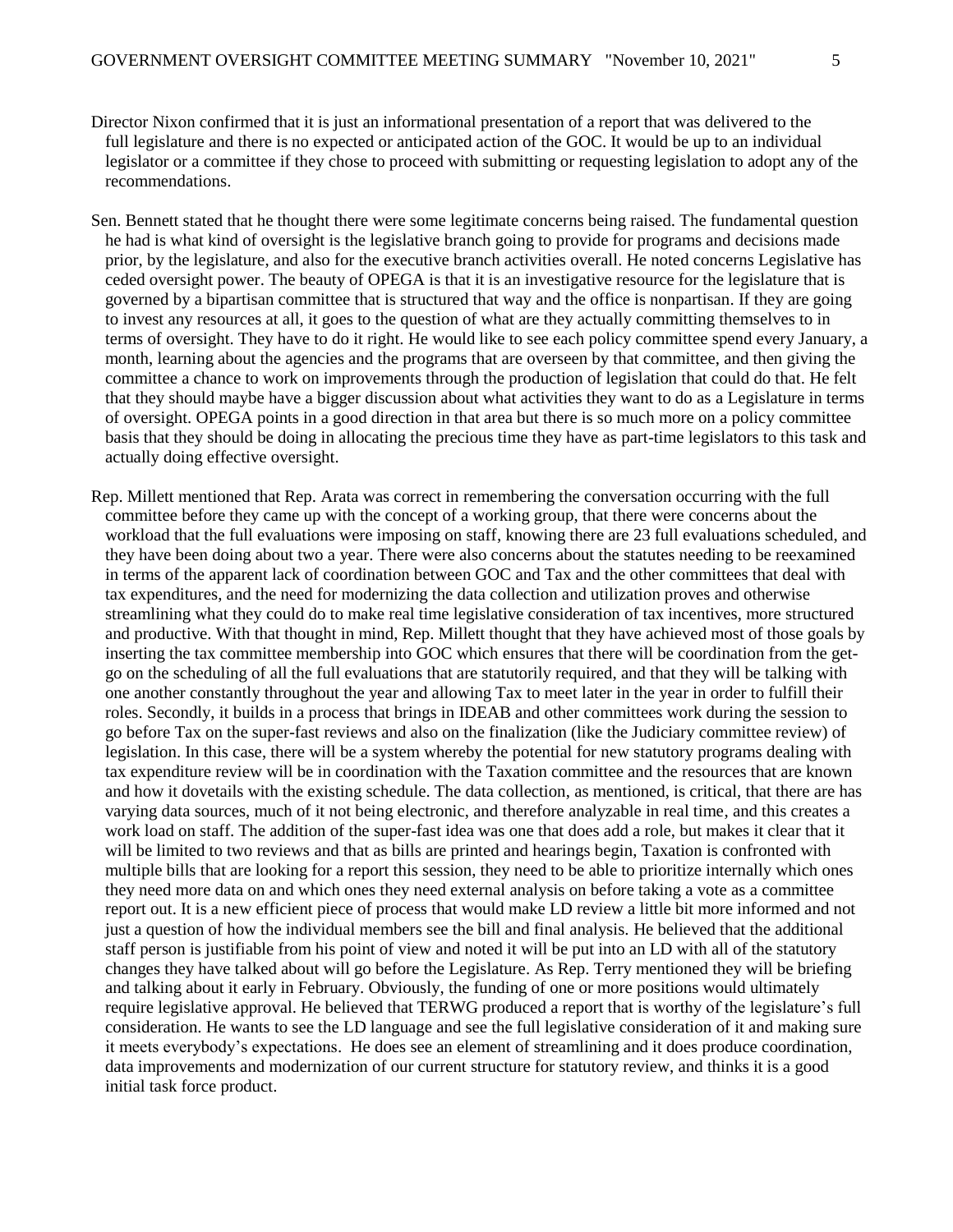- Sen. Keim stated that she agrees that the Legislature does not spend enough time on oversight. She thought that the idea of being able to use OPEGA resources to have an independent analysis before legislation is approved and put under way might help at the forefront right before it goes in to make the changes. She is in favor of increasing the size of OPEGA. She believes that the legislature has starved itself of staff and they are not capable of doing their oversight role because they don't have the people to do the research for them. She is interested in seeing this conversation continue. The concern that she has goes back to the basic viewpoint on the way that they tax and structure government. She thinks that since they are continuing to add tax programs and benefits, making the way they spend taxpayer dollars more complex, in order to do a good job with that, they need to hire more people. Her way of thinking is, in the end, is to really simplify the structure so that they are not taking in so much in taxes, and therefore they are not thinking they also have to be the entity that goes in and doles out the money in areas they consider to be important. It is a basic difference in how they look at tax structure. She is always in favor of doing their job well.
- Rep. Stover, who was part of the working group, said she concurred with her colleagues. She said and stated that it is sort of a catch 22. They want to improve data analysis and want to have better data and have data as a driver of decision making. For that we need to have the input. They have to have somebody able to assist and pull down this data, do the analysis, and provide the feedback in order to move forward with the decisions. The personnel issue is interwoven with the Legislative needs. They can't possibly be separated (the demands and needs of OPEGA and the demands and needs of the GOC and the taxation committee in doing the work that they need to do, it seems imperative that the personnel be addressed– even by one position. She noted it could make a big difference. If they want to achieve certain outcomes they need to have the input to do that.

Sen. Libby thanked the members who served on the committee and the staff that supported the work. Rep. Terry reiterated Sen. Libby's thoughts and how great it was for the two committees to come together and be a part of TERWG.

#### • **Tax Expenditures Schedules and Reviews**

- Director Nixon shared the Tax Expenditure Schedules and Reviews with the committee. (Document can be found here: GOC- [Proposed Tax Expenditure Categorization and Schedule](https://legislature.maine.gov/doc/7918) )
- Sen. Libby pointed the committee's attention to the six remaining economic development incentives for the next series of evaluations, which he thought was an opinion held by several members of the committee that we focused on the economic development incentives for evaluation. The first two, fishing vessels and media productions, those are old credits. That would be next up, followed by the shipbuilding facility credit where there is one beneficiary that they all know who they are. They build ships in the midcoast area for the Navy followed by number five which are relatively new credits that to their knowledge have not been tapped yet. Finally, number six, a very new credit, that was established in 2021. The listing is a suggested order that considers all these factors including sunset, staffing capacity, when a credit was introduces, whether they have data yet, those kinds of things.
- Sen. Bailey asked Director Nixon for her consideration on whether there are any pending bills that may affect these credits to her knowledge.
- Director Nixon answered that there is one pending bill on the Seed capital tax credit which OPEGA had just finished the evaluation of recently. To her knowledge there are not any bills specifically on these 6 expenditures that are pending right now. There is also a carryover bill on the Research Expense Tax Credit, and that those (Seed and Research Expense Tax Credit) are ones that they have either just finished evaluating or are doing now.
- Sen. Libby added that the tax benefit for media production company is the credit that usually there is typically a bill once every two-year session that seeks to expand and/or change that program. That is a very common piece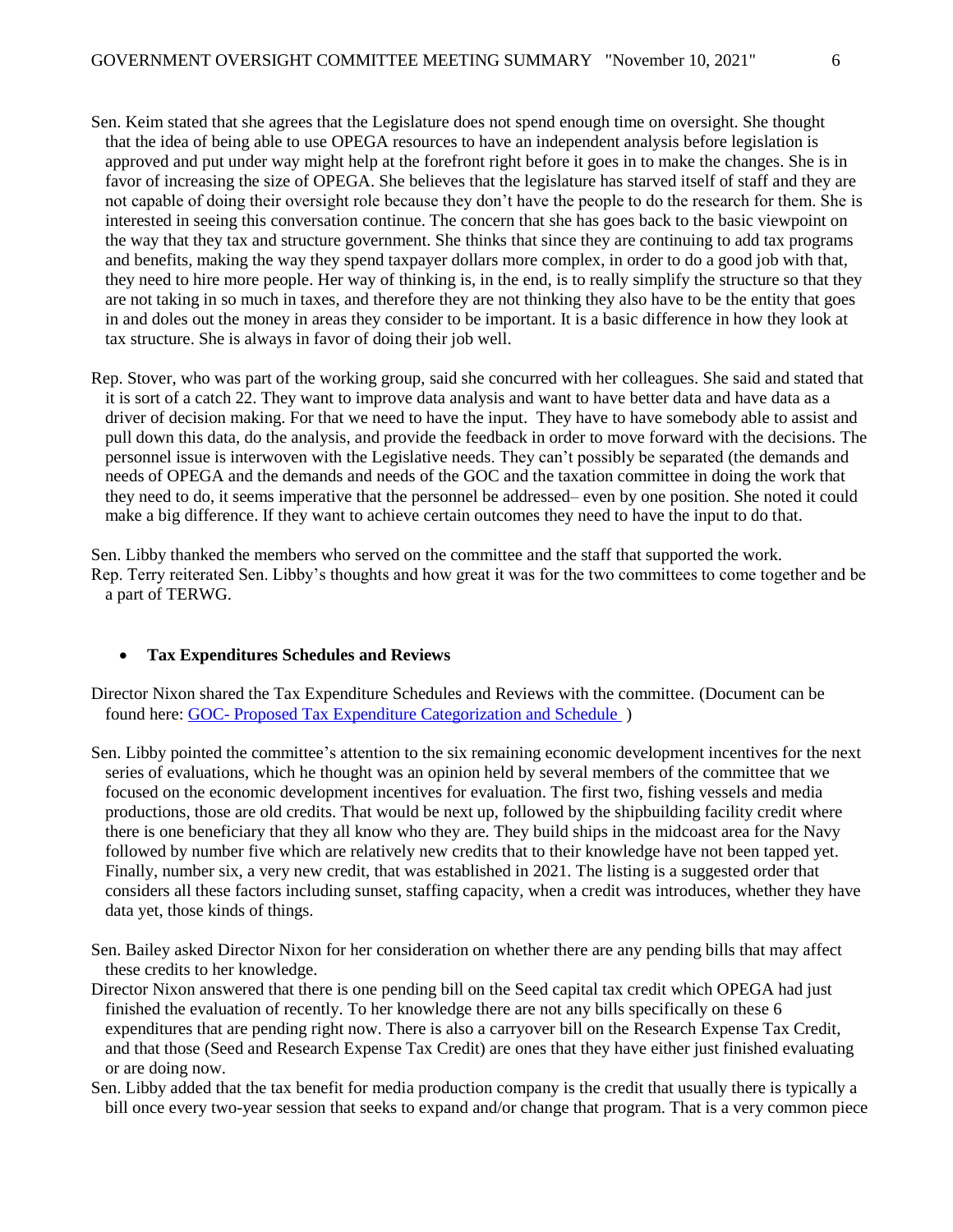of legislation. Number 3 through number 6 are tax expenditures that have all been recently established within the last 4 or 5 years.

Rep. Terry let the committee know that there is a film credit bill that they are currently working on in Taxation that is a carryover bill and it has gotten more traction than it usually does.

Sen. Deschambault asked if the bill that Rep. Terry was talking about was sponsored by Rep. Salisbury. Rep. Terry confirmed yes.

- Sen. Bailey asked Rep. Terry if it would be helpful to the Taxation committee if the GOC moved the review for the media production companies up to number one on the list?
- Rep. Terry answered that yes it would, but it ultimately would be best to ask Director Nixon that question as it relates to timing of things. She noted that Taxation will do their best to get that done by the end of February, but she doesn't know if that is enough time for OPEGA to get the work done on an evaluation.
- Director Nixon confirmed that OPEGA is fully engaged in current projects, so anything the GOC would like to add for work, OPEGA would start preliminary research in the spring, so it would not be in time to deal with that specific bill (on film credit).
- Sen. Bailey said that it bridges the last topic of conversation that they had.
- Sen. Libby stated that at this point, they can make an adjustment to the group of six and send it to the Taxation Committee for them to offer feedback. Once Taxation reviews what GOC recommended it will come back to the GOC for a vote and approval.
- **Motion:** To adopt the schedule as presented and send the schedule to the Taxation committee for their review (moved by Rep. Stover, second Rep. Millett, motion passed by unanimous vote 11-0, 1 absent.)

#### • **Information to Support Tax Expenditures**

Director Nixon Presented to the Committee the OPEGA Report Information to Support Tax Expenditures. (Document can be found here: [Information to Support Tax Expenditures\)](https://legislature.maine.gov/doc/7580)

- Director Nixon explained this is a report that has been prepared annually by OPEGA for the expedited reviews that have been discussed already in several of the previous agenda items and noted that expedited reviews are completed by the Taxation committee. One of the key roles that the Taxation committee plays in the tax expenditure review process is to do the review of tax expenditures within broad policy areas. OPEGA is required to provide supporting material to Taxation and is providing that information to the GOC for reference and information. There is no action required of the GOC, it is just a requirement that OPEGA submit this information to Taxation. This did also come up in the TERWG, where that group recommended that going forward, this information would be compiled by the Taxation committee from a publication of Maine Revenue Services, which is commonly referred to as the "Red Book", combined with information that OPEGA provides in the annual adjustment of review categories, which was just discussed in the previous agenda item. That would keep them up to date on what OPEGA has recommended for additions or deletions from expedited reviews and otherwise they would get the summary information on specific expenditures from the MRS Red Book. It was her understanding that the Taxation Committee would begin their work on expedited reviews at a work session that week.
- Rep. Terry confirmed that Tax had started overviewing everything the day before, and they have been collecting some questions for OPEGA and Maine Revenue Services from committee members.
- Sen. Libby mentioned from their previous discussion, how helpful it would be if there were two members of Taxation on the GOC forward, as he is often asked what is going on in tax or from a tax perspective, what is going on here in GOC. So, in the future, it would be nice to have a Republican and a Democrat serving that role.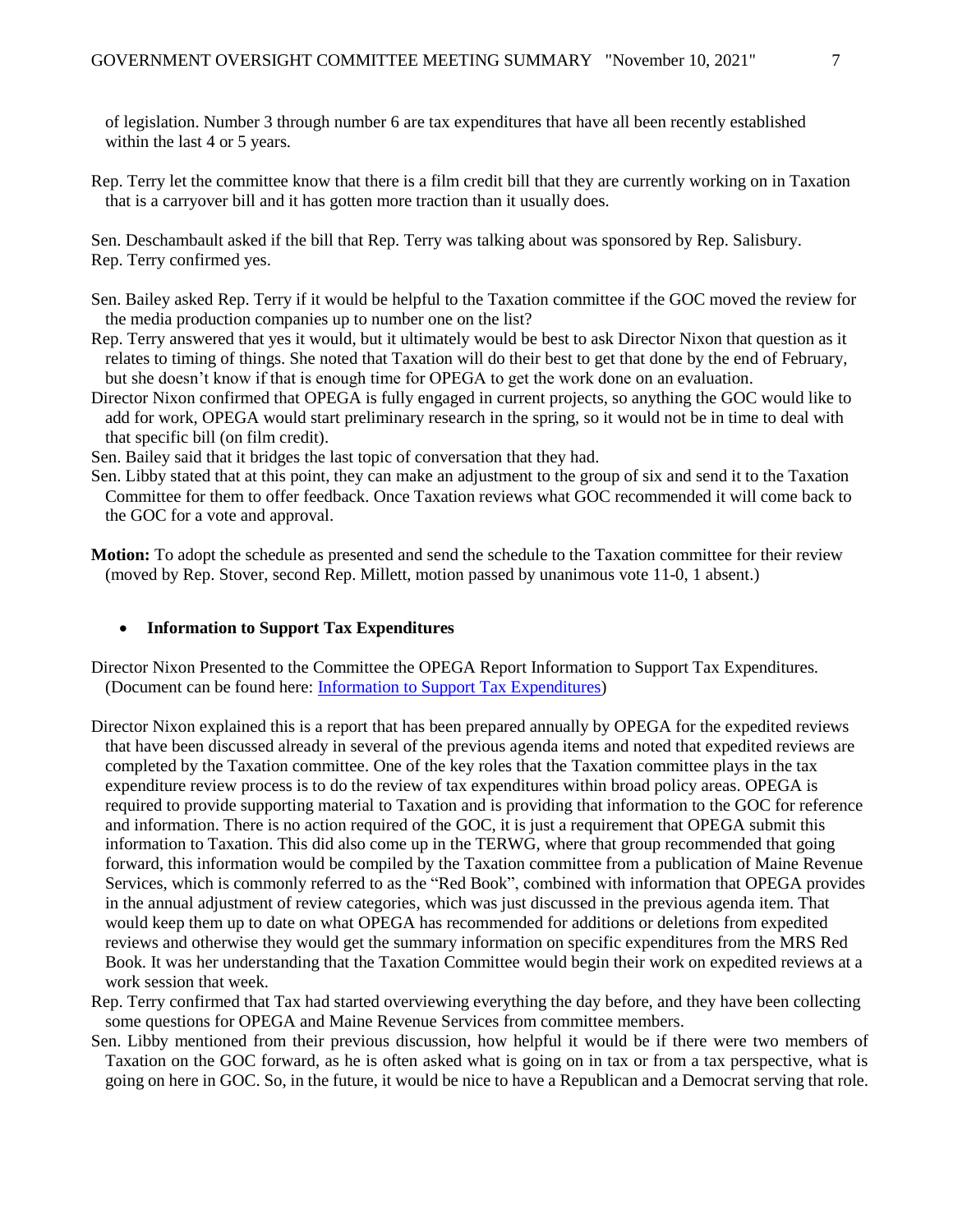Rep. Terry confirmed that the Tax Committee also believes that it would be very helpful to have a couple of shared members for easier communication.

#### • **OPEGA Annual Report**

Director Nixon presented the OPEGA Annual Report to the committee (Document can be found here: [OPEGA](https://legislature.maine.gov/doc/7922)  [Annual Report\)](https://legislature.maine.gov/doc/7922)

Sen. Libby his thanks to OPEGA staff for the work.

Rep. Millett noted that the Annual Report also describes work that is not tax expenditure reviews and how much time we spend on these other areas and there are other important projects and the inquiries throughout the year. He stated the Annual Report highlights the fact that this is all about government accountability and program evaluation not just tax expenditure reviews.

## **Report from Director**

#### • **Status of projects in process**

Director Nixon shared the 2021-2022 Work Plan with the committee and reviewed the status of current projects, recently completed projects and requests for OPEGA reviews. (Document can be found here: [2021-2022](file:///C:/Users/lnixon/AppData/Local/Microsoft/Windows/INetCache/Content.Outlook/HUSS61BW/2021%20-%202022%20OPEGA%20Work%20Plan)  [OPEGA Work Plan \)](file:///C:/Users/lnixon/AppData/Local/Microsoft/Windows/INetCache/Content.Outlook/HUSS61BW/2021%20-%202022%20OPEGA%20Work%20Plan) She also referenced an update by letter from DAFS regarding WorkDay Maine, which is the subject of an OPEGA request.

Director Nixon took a moment to introduce Lisa Plimpton as a new analyst with OPEGA.

### **Planning for upcoming meetings**

### **Next GOC meeting date**

The next GOC meeting is scheduled for Friday, February 11, 2022 at 10:00 a.m. and will be held electronically.

#### **-Lunch Break-**

The members of the Health and Human Services Committee introduced themselves, as they joined for the next section of the meeting.

#### • **Presentation – OPEGA Report – Information Brief, Oversight of Maine's Child Protective Services**

Sen. Libby introduced Director Nixon and explained the processes and expectations for the combined meeting with HHS and the presentation of OPEGA's Information Brief.

Director Nixon presented the OPEGA Report – Information Brief, Oversight of Maine's Child Protective Services. ((Document can be found here: [CPS Info Brief](https://legislature.maine.gov/doc/7924) and A copy of the presentation slides can be found here: [PowerPoint Presentation \)](https://legislature.maine.gov/doc/7925)

Sen. Bailey stated that the report was very helpful and informative. She asked for clarification about information sharing and whether panels share information between each other or is the information sharing between the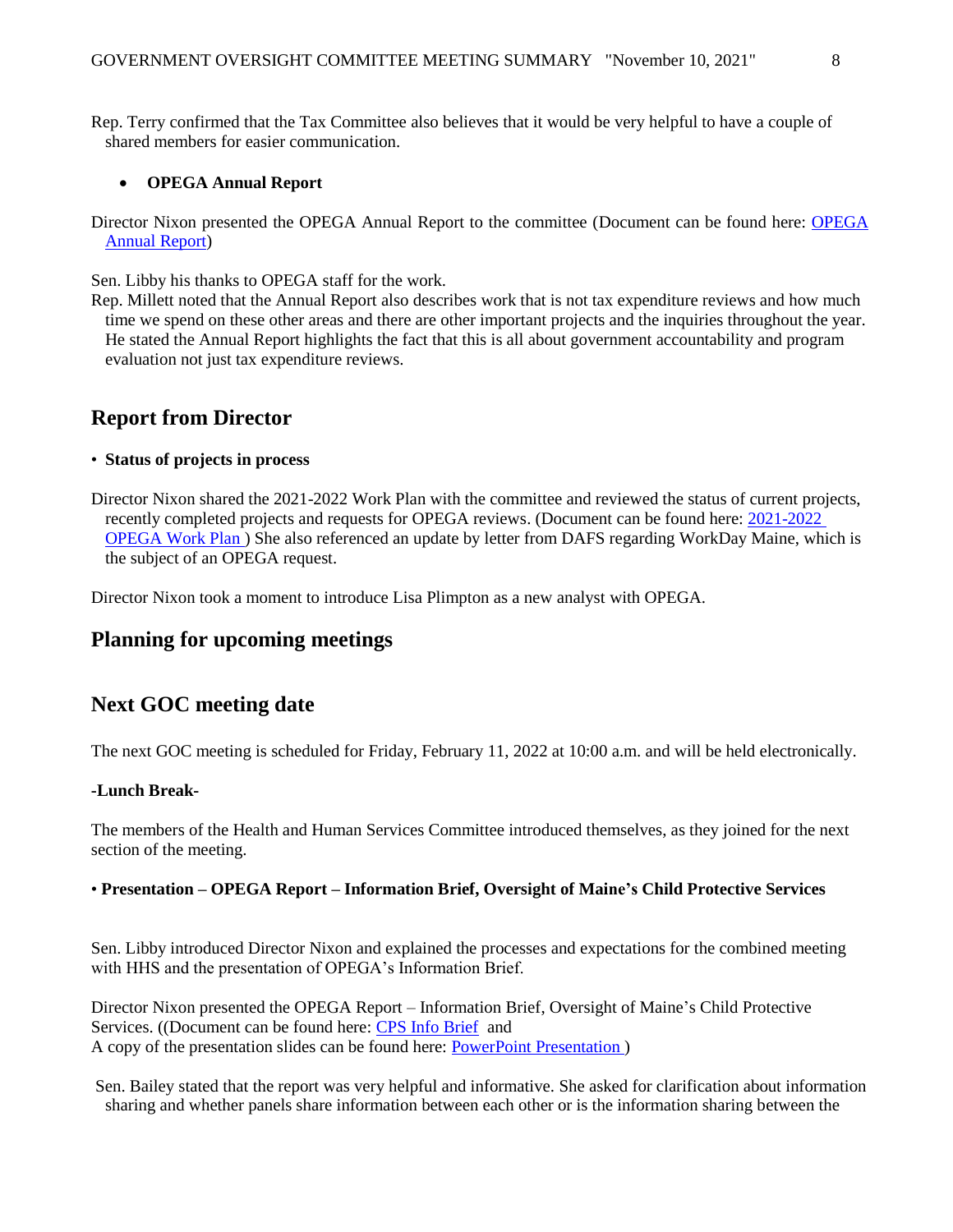panels and the departments. She noted her understanding that panel members are bound by confidentiality so they couldn't share information.

- Director Nixon answered that we were trying to capture that some information the panels discuss is confidential and some isn't, and OPEGA understand there is some overlap of members between different panels given their knowledge and expertise.
- Ms. Gagne confirmed that any confidential information that is being shared within a panel would be expected to remain confidential within the members of that panel. She clarified that when they talk about information sharing, it is related to the various entities, being able to share information with OCFS and OCFS sharing information with them. Separately, there may be overlap of folks being on various panels, but they would have an expectation not to be sharing any confidential information with others.

Sen. Bailey asked for clarification if sharing of information flows through the Department? Director Nixon confirmed that the flow of information is with the department and the overlap

- Sen. Bailey then asked for clarification that there is no public information from the panels, unless they publish an annual report, correct? She understands the public doesn't have access to their minutes or the ability to tune into the meeting and these are done confidentially, and not done under the scrutiny of the public or the press, is that correct?
- Director Nixon stated that she would like to look into that further. She stated if the panels are dealing with confidential information that would be the case; however, she is not sure all of these panels are dealing with confidential data and in that case general provisions for publicly formed entities that are established in task forces, in statute or public proceedings would apply.

Sen. Bailey followed up and asked if are any of these subject to Maine's Freedom of Access Act?

- Director Nixon answered that the information that is confidential that they handle would be protected from disclosure, but there may be elements of their work that is not and she would need to double check on how the extent to which they are subject to FOAA.
- Sen. Timberlake asked for clarification about when they expect to take action on this report since there are more CPS updates scheduled throughout the year?
- Sen. Libby answered that he recalled that the GOC committee's agreement was that they wanted an analysis of the circumstances involved in the cases and an analysis of how OCFS functions with recommendations for improvement, so they can take action during this session. That resulted in an agreement of getting the second part of the project done in March. For the full scope of work that OPEGA presented, it was not practical given the staff that they have, to get it all done by March, so September was the target for part three.
- Director Nixon confirmed that there will be an evaluation report at the end of March and that is an OPEGA evaluation on protecting child safety during investigation and assessment. That report would produce findings and recommendations that the GOC can process and work this Legislative session and that does not need to wait. That will be a standalone report and will also clearly inform the final report is due in September. Director Nixon clarified that based on the scope that was assigned to OPEGA by the GOC, it is not their understanding that it is looking at investigating those specific cases, but that OPEGA are looking at how OCFS conducts investigations and elements of child safety; those could potentially have been implicated in those cases, but OPEGA is not conducting case specific reviews of those cases as was completed by the Casey Family Programs project.
- Sen. Timberlake stated that he hopes that they can come forward in March with some recommendations, before the session ends. He noted after listening to the report today, he had concerns in one area and wanted to know they had the ability to see any of the reviews that the four different panels do and how they communicate with each other. He thinks it is very important to how they find out what happened. He expressed concerns about bureaucracy and overlap and passing information and people and things getting lost. He wants to know if they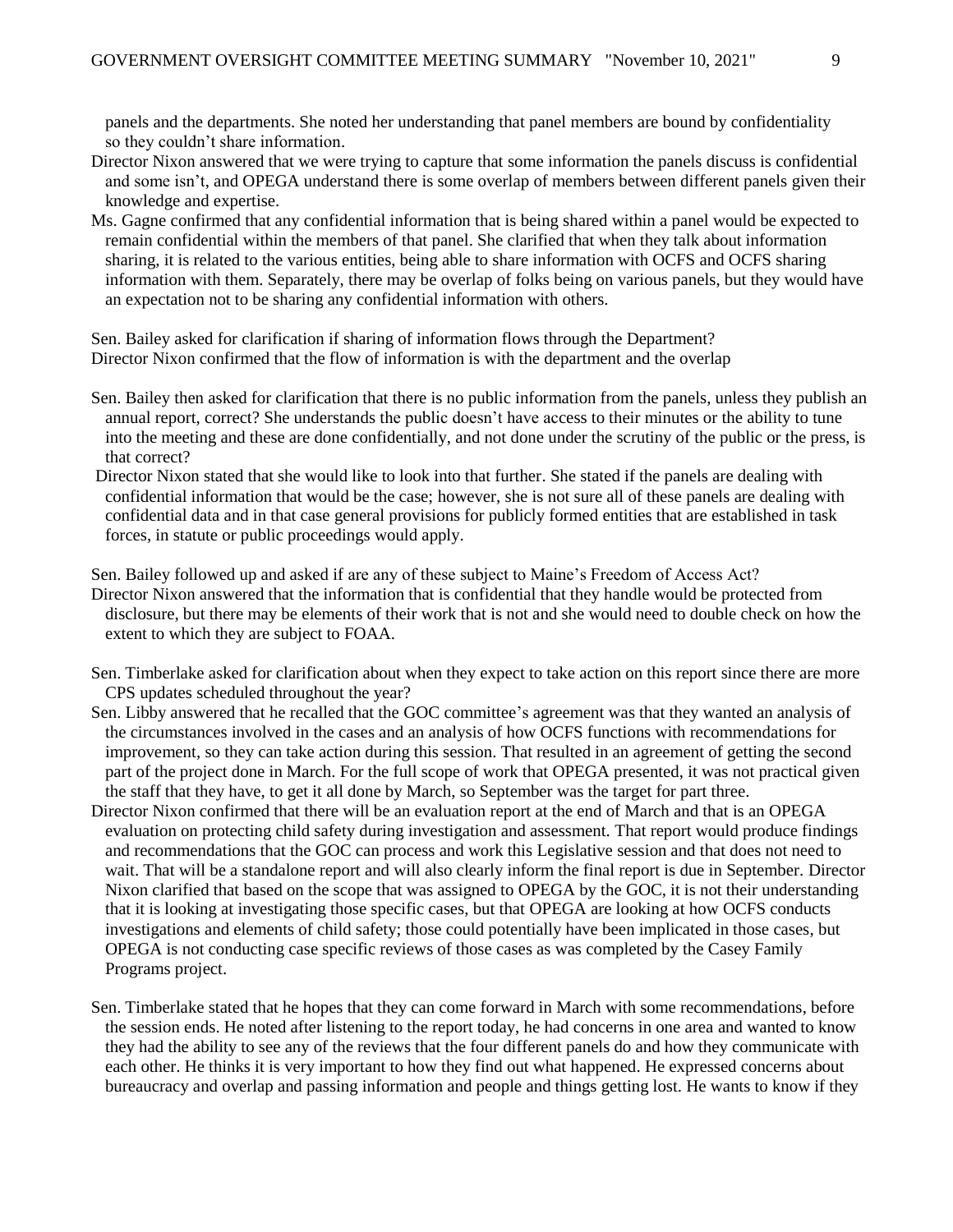have the ability to see the reports of each one (of the panels) in their reviews and what they are telling each other.

- Sen. Libby commented that they asked principals and representatives from these oversight entities to speak with the committee last summer/fall. At that time, he did not have a lot of context for how these entities interacted and communicated with each other. He thought part of the idea behind creating this project the GOC is receiving today is to understand how the agencies interact and what the lay of the land is and if there are any gaps or if there is overlap. Sen. Libby stated that he was surprised to see that there isn't a lot of gaps, but quite a bit of overlap. If there were gaps, you could explain why some families and children fall through the cracks. But with the overlap, it became, how did no one pick up on what's going on? With the baseline information provided today, perhaps the GOC wants to invite the panels to come and speak with them again, so they can engage in a bit more direct dialogue with them to understand how they work together and how the information flows.
- Director Nixon noted that each of the panels has information (other than confidential information) available including meeting minutes and agendas and reports posted on a website that can be shared with the committee. She reiterated that clearly the confidential information would not be included there.
- Sen. Timberlake noted he isn't looking for the confidential information but more wanting to know how one panel deals with another. He wanted to know how the system failed given the overlap. He asked for the link so that he could do further review on his own. He stated that he just wanted to let them all know his concerns.
- Rep. Arata noted she shared Sen. Timberlake's concern that they act soon. She raised a question related to a tragedy in New Hampshire with a missing child and it seems that communication did not get from one state to another state and the child ended up placed in an unsafe situation. She asked if Maine communications with other states and how they can prevent the same sort of tragedy happening here.
- Director Nixon stated that they can look into that for her perhaps requesting information from the department (DHHS).
- Sen. Claxton stated that there are currently seven bills that relate to child protective services and OCFS to be heard in HHS. They are already in the committee's possession and will be heard in the next month. He doesn't think they will need to wait. He stated that they may learn additional things from the March report and the September report from OPEGA, but at this juncture they currently have plenty of information to proceed with handling those bills, one of which is a place holder that they can put anything they want into and welcome suggestions from the GOC. He noted this is a multi-step process to understand where the opportunities are to contribute to helping OCFS run as safe an organization as possible. He wanted to also mention that the Ombudsman turns in two reports annually, one that is confidential and goes directly to the department and is not for public consumption, and the other that is public. There is separation of the confidential from the public, and a lot of these committees have a report annually.
- Director Nixon noted OPEGA included a list of bills in the HHS committee that can be found on page 35, appendix D, of the bound copy of the information brief.
- Sen. Claxton added that some of the documents that are referenced in the Information Brief, including the state Program Improvement Plan for example, are available online and are very extensive.

Sen. Keim asked where the staff is coming from to staff the panels?

Director Nixon answered that there is some information on that on page 20 of the report in Table 5. One of the best practices is that these panels should be provided staff and logistical support and the Department of Health and Human Services provides a CAPTA panel coordinator to give staff support to the CAPTA panels. The Attorney General's Office provides some support staff to the Maine Domestic Abuse Homicide Review Panel. Those are the agencies that provide staff support. There is a singled website for the three CAPTA Panels that was created with support from the department. It is noted in that table 5 on page 20 that staff turnover in terms was mentioned by some of the panels and some lack of continuity in the staff support over time.